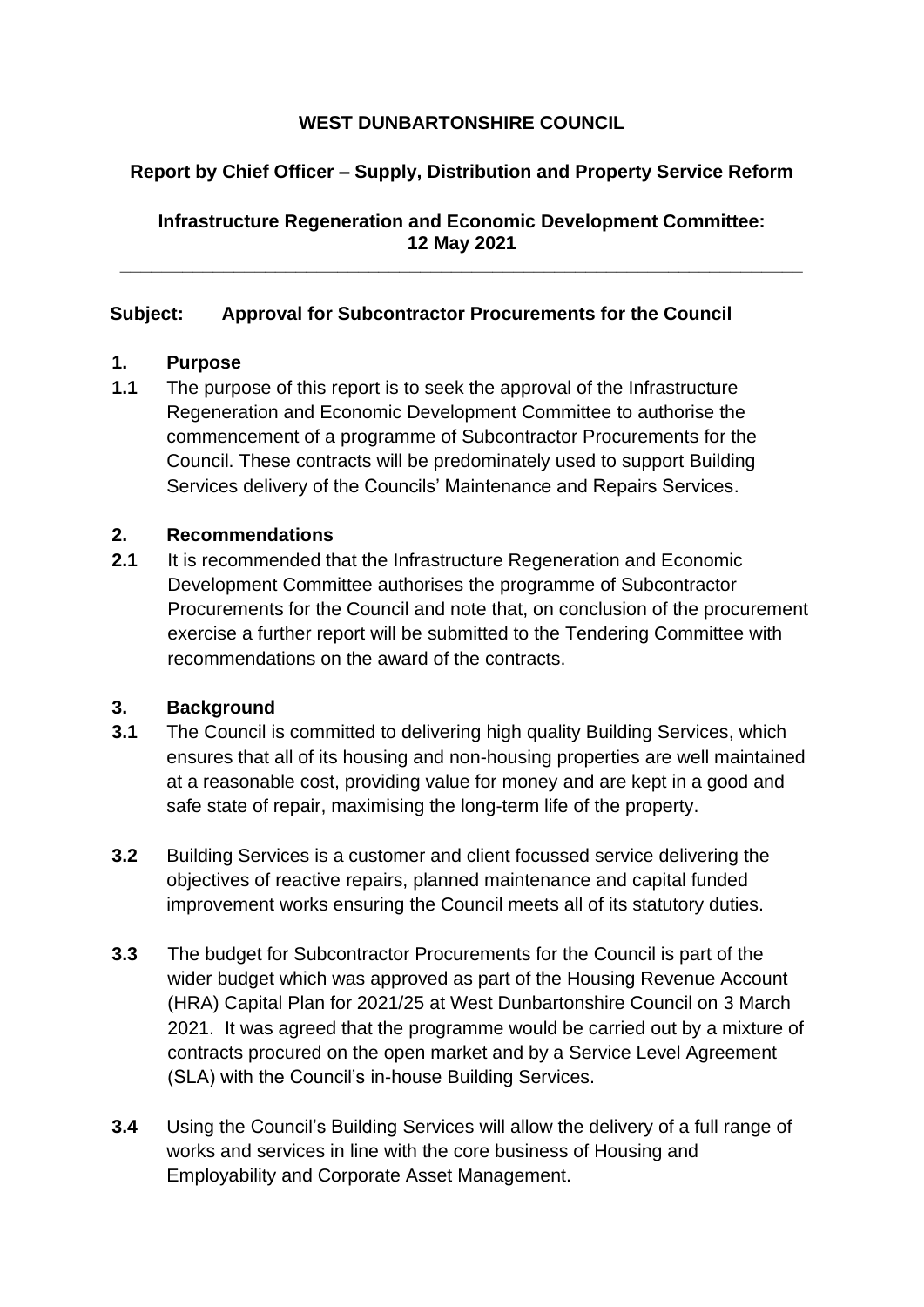# **4. Main Issues**

- **4.1** Building Services carry out as much of the assigned work as possible using Council employees, however there is a requirement for the service to be supported by suppliers, backup and specialist contractors. These contracts will support peaks in demand, where work is of a specialist nature, help achieve timescales and budgets improving the Council's assets whilst meeting Energy Efficient Standards for Social Housing (EESSH & EESSH2), Scottish Housing Quality Standards (SHQS) and appropriate standards for commercial properties
- **4.2** A number of contracts are due to expire at the end of September 2021 and require procurement processes for new contracts. A breakdown of this by workstream requirement and estimated spend is:

| <b>Workstream Requirement</b>                | <b>Estimated Contract</b> |
|----------------------------------------------|---------------------------|
|                                              | <b>Spend</b>              |
|                                              | (4 years)                 |
| Landscaping                                  | £2,600,000                |
| <b>Asbestos Survey</b>                       | £384,000                  |
| <b>Asbestos Removal</b>                      | £768,000                  |
| <b>Specialist Roofing</b>                    | £1,900,000                |
| Flooring                                     | £330,000                  |
| <b>Metal Fabrications</b>                    | £195,000                  |
| Scaffold                                     | £2,300,000                |
| <b>Mechanical and Electrical specialists</b> | £1,800,000                |
| Commercial Heating, Ventilation and Air      | £1,400,000                |
| Conditioning (HVAC)                          |                           |
| Civil Engineering and Drainage Works         | £500,000                  |
| <b>Laundry Equipment</b>                     | £195,000                  |
| Lift Equipment                               | £650,000                  |
| <b>Welfare and Site equipment</b>            | £155,000                  |
| Supporting delivery of general Housing and   | £3,050,000                |
| <b>Capital Projects</b>                      |                           |
| <b>Internal Window Finishes</b>              | £155,000                  |
| <b>Total</b>                                 | £16,382,000               |

**4.3** All procurement activity carried out by the Council in excess of £50,000 is subject to a contract strategy. The strategy for the workstreams required will include but may not be limited to; contract scope, service forward plan, the market, procurement model and routes – including existing delivery vehicles, roles and responsibilities, risks, issues and opportunities and ongoing contract management.

# **5. People Implications**

**5.1** There are no people implications with this report.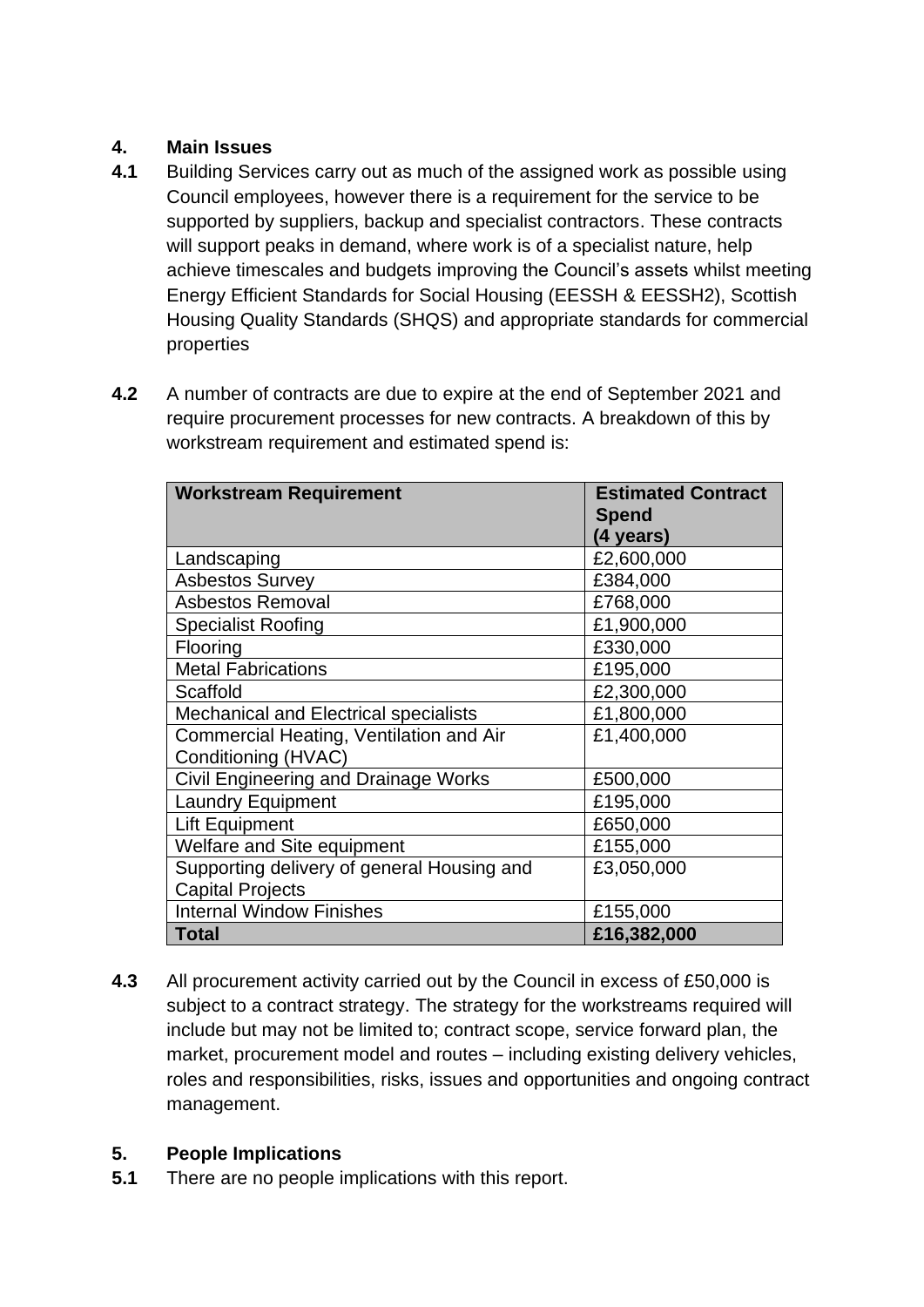# **6. Financial and Procurement Implications**

- **6.1** Financial costs in respect of contracts arising from this programme will be met from the approved capital budgets of HRA Capital Plan for 2021/2025.
- **6.2** The recommended procurement exercise will be conducted in accordance with an agreed contract strategy produced by the Corporate Procurement Unit in close consultation with Building Services, Capital Asset Management and the provisions of Contract Standing Orders, the Financial Regulations and relevant procurement legislation.

# **7. Risk Analysis**

**7.1** Should the Infrastructure Regeneration and Economic Development Committee decide not to proceed as recommended then this will delay the delivery of the workstreams and the Council may not meet its landlord, health and safety and quality standards and obligations. This may lead to financial implications and non-compliance.

# **8. Equalities Impact Assessment (EIA)**

**8.1** Following an initial screening there are no potential negative impacts identified in terms of equality.

## **9. Consultation**

**9.1** Consultation has taken place with the Corporate Procurement Unit, Building Services, Capital Asset Management, Legal Services and Finance Services.

### **10. Strategic Assessment**

- **10.1** The Subcontractor Procurements for the Council will contribute to the delivery of the Council's main strategic priorities for 2017-2022, by supporting the provisions of:
- Supported individuals, families and carers living independently and with dignity.
- Efficient and effective frontline services that improve the everyday lives of residents

# **Angela Wilson Chief Officer – Supply, Distribution and Property Service Reform 27 April 2021**

| <b>Person to Contact:</b> | Martin Feeney, Building Services Manager |
|---------------------------|------------------------------------------|
|                           | Cochno Street, Clydebank                 |
|                           | Tel: 0141 562 2382                       |